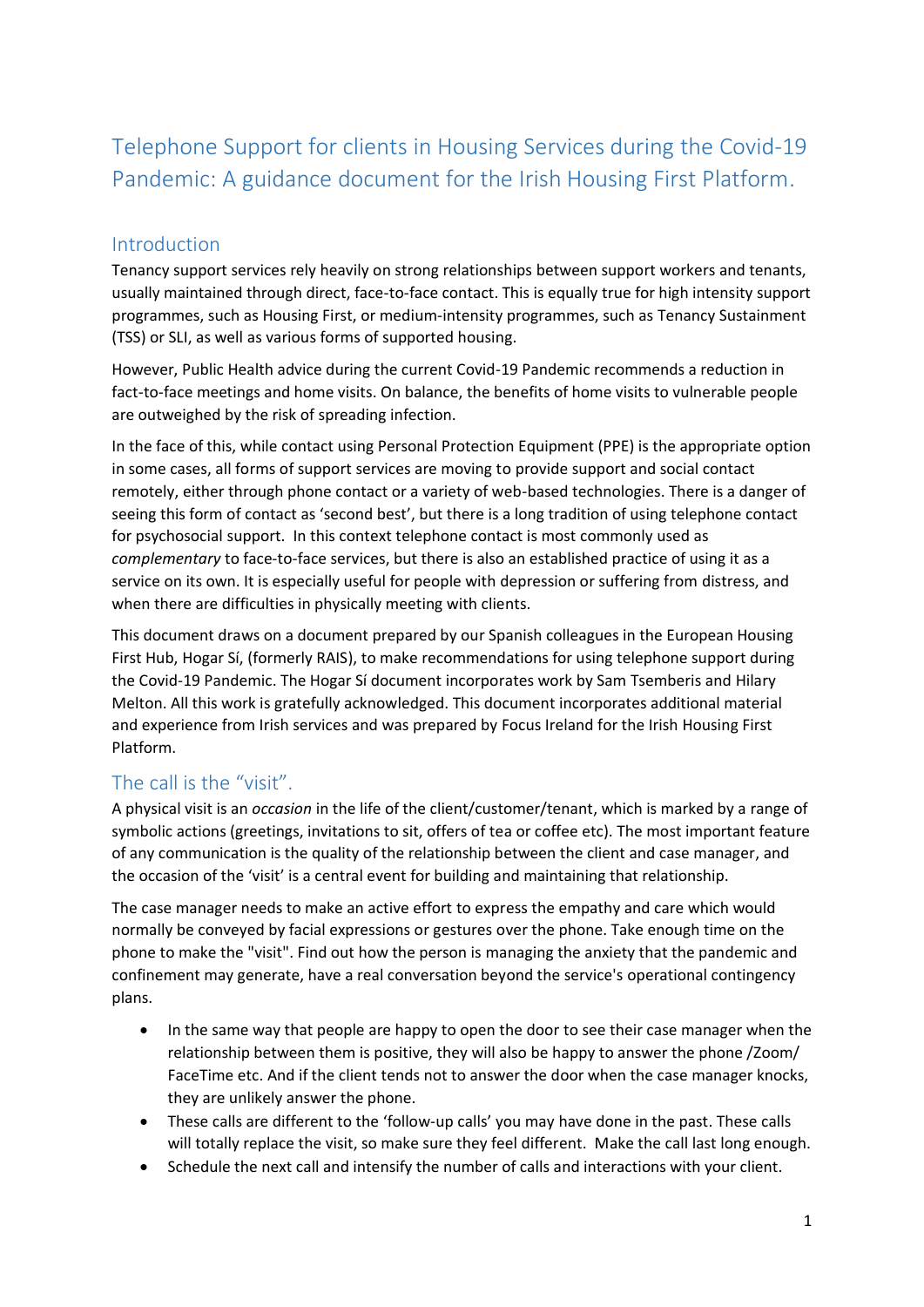# Explain the new context and how you are both going to deal with it.

Spend time explaining the reasons for the change in the way support is provided, both by phone and in writing. Use this opportunity to educate clients about how they can take care of themselves during the pandemic. Insist on the need for social distancing and the protection which staying at home offers them. Work out with the client under what circumstances they might need to leave the house, and explain how to minimize the risk of contagion in the community.

- Share and explain the HSE Public Health advice about the prevention of contagion (washing hands, reduced physical contact, self-isolation). Ask questions to check if this is understood and to see if incorrect information has been adopted from fake news and scare stories. Suggest avoiding being connected to social media or constantly watching/listening to news about the Coronavirus. Suggest reliable news sources to be consulted only occasionally.
- Communicate information about how other services which were used by the client have changed their delivery, opening hours etc.
- Explain the arrangements which will be put in place if you yourself become ill, and that support will be continued by another member of the team.
- Look for opportunities to spread positive stories and images of people who have suffered from COVID-19 and have recovered, or those who have helped a loved one through to recovery and want to share their experiences. This pandemic also provides inspiring and overcoming stories.

### Find the best communication channel for each customer

Different people feel comfortable with different communications technologies. Find out and agree on each client's preferred or best communication channel. Mobile phone may be the most familiar channel but find out if they prefer (and have) WhatsApp, Zoom, Facetime or other channels. There are people who prefer texts, WhatsApp or even written letters.

- Remember that you can often get a lot more information about how your client is doing if you can see them during the conversation, so encourage them to try out video channels, and work to make them comfortable with these.
- Many customers will only have access to non-smart phones, so straight-forward telephone calls and SMS texts may be the only option initially. It may be worth exploring with the project leaders whether investment in more capable devices may be advisable and possible within the project budget.
- People of different cultural backgrounds and ages may have different attitudes to telephone communications. There may also be gender-based differences – many women are used to the idea of social phone calls, while some men may be more used to seeing the phone as a way to make arrangements. Talk to your customer about these difference attitudes and how you are going to achieve the communication you both need in the current circumstances.
- Keep a record of your clients preferences on PASS, in case another support worker has to take over your role for a period.
- If other people apart from your client will be in the room during the phone or Zoom call, agree it on advance with your client. In any case it is better to find spaces and moments of privacy for the call. You need to be aware of GDPR protections for your clients privacy, see below.
- Many other services may also now be trying to contact your client by phone and this can cause stress. You could liaise with these services to co-ordinate contact and reduce stress.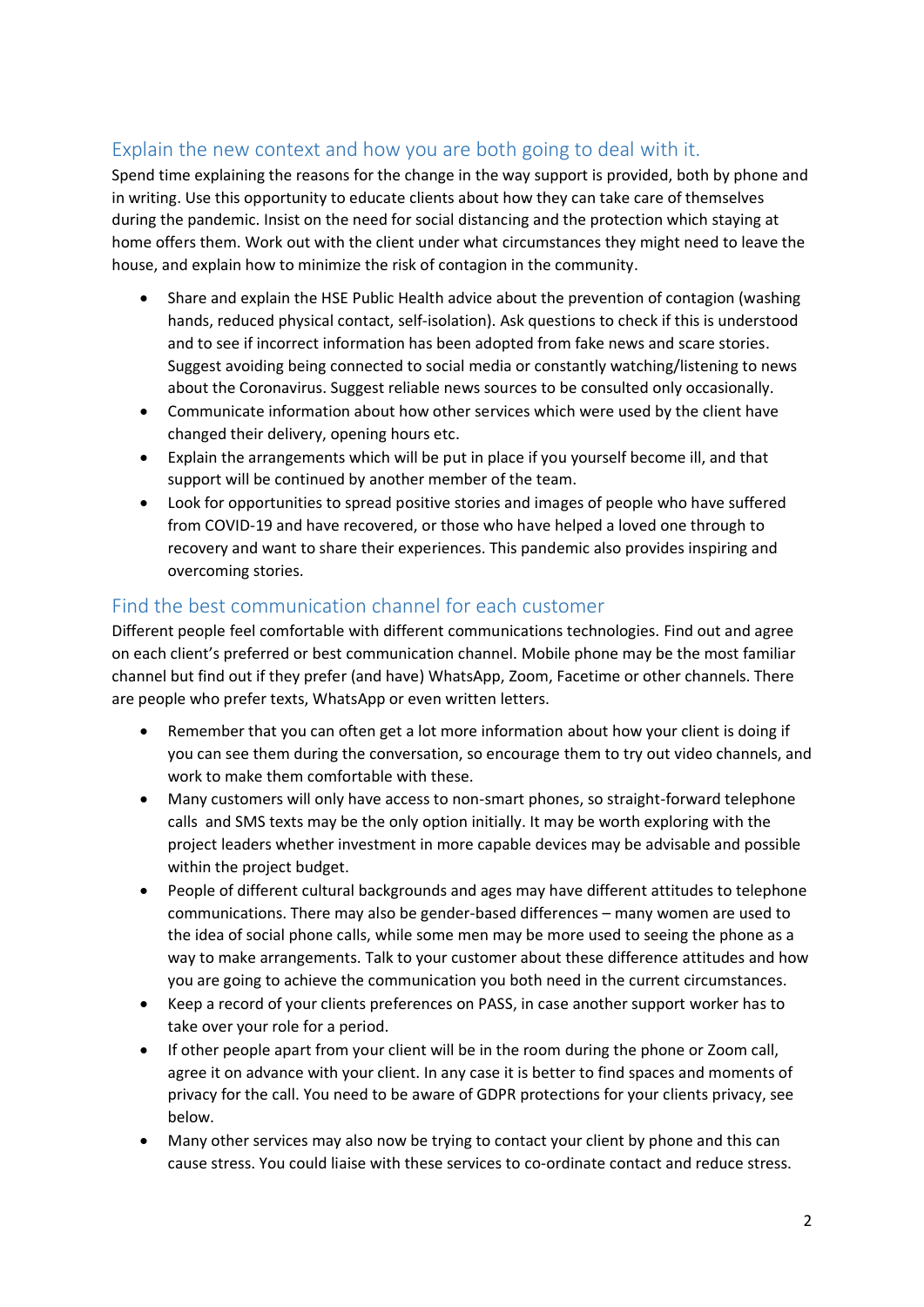# Explore your client's needs.

When you meet face-to-face you take in a lot of information visually – the clothes your customer is wearing, the condition of the kitchen, their general demeanour. In a virtual visit, none of this additional information is available to you, particularly if the call is only audio. You will have to do a lot more work to ensure you compensate for the information you would casually pick up during a face-to-face visit.

Find ways to have conversations about food, medication or hygiene products. What do your clients need? Their needs may be different now than in the past, now that shops are closed and they are not going out much.

Spend enough time enough to identify any need they may have, some they may not be conscious of. It may be helpful to can generate a script as a semi-structured interview – but make sure it does not become too formal, the check list to organise your support not to turn the conversation into an interrogation. This will also allow you get an insight into the emotional state of your client:

- a. Schedules (sleeping time, food intake...)
- b. Activities (cleaning, leisure, cooked meals...)
- c. Social relationships (calls made or received, other interactions)
- d. Mood (speech speed, use of absolutism, temporary location of speech, drawing up plans...)
- e. Substance consumption pattern.
- f. Amount of food and medication intake.
- g. State of comfort, state of the home, interactions with neighbours...

With welfare payments now being made every fortnight, help you client to manage the budget over this longer period.

The call is not just about making sure your clients are fine. Ask open questions where they can explain what are they doing, their fears, anecdotes, movies they've seen, books they are reading, information they received. With skill and investment of time a phone/Zoom dialogue can become more intimate than a usual visit.

### Establish a routine

Plan the calls with your clients. The very substantial changes caused by the Covid-19 Pandemic can make people feel they are losing control; routine offers consistency and relieves anxiety.

- Encourage your client to think about setting up a planned daily routine, structuring the day with different activities.
- Encourage your client to lead a healthy lifestyle. Suggest some exercise, regulation in the use of drugs (which may be increased by boredom), healthy food, taking the time clean, tidy up and redecorate the house.
- Always end your call by scheduling the next call and always call at the agreed time.

### But also create a sense of proximity.

On the other hand, it can be a good idea to send your clients texts or WhatsApp messages at unusual times (early in the morning, evening...), asking how they feel, wishing them good morning or good night, reminding them of some aspect of the day plan you discussed, sharing quotes or a song that you like... It's all about being present and increasing the presence in the lives of clients to combat social isolation.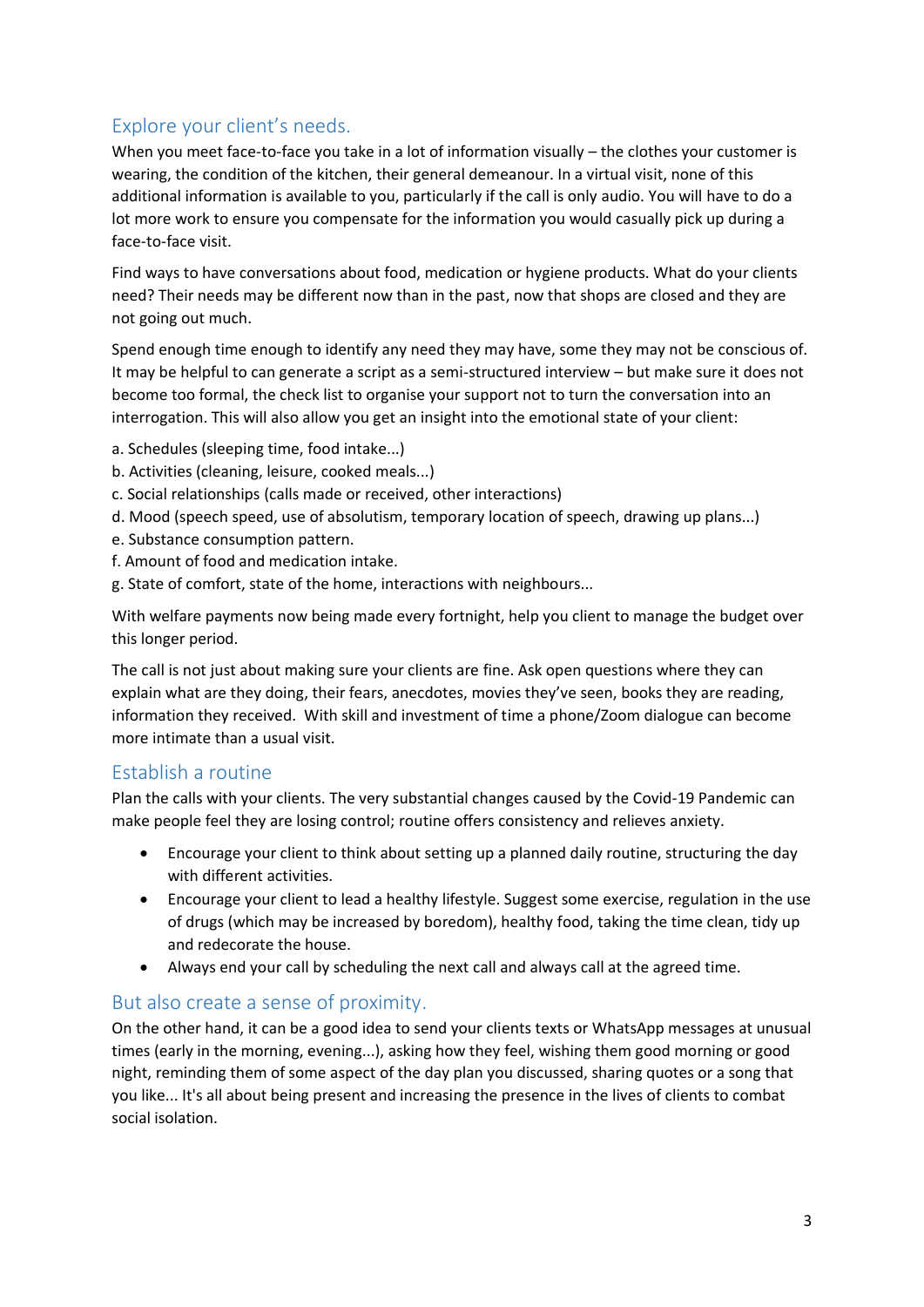# Support social connections.

The shift to telephone contact decreases the amount of time the support workers spends travelling around, and so can increase the amount of time they have for each client. This new context can be used to introduce new activities you engage in with the client.

This can be a good opportunity to invite clients to intensify or initiate different forms of communication with their loved ones, friends, family members. Isolation states accentuate the need for connection and contact.

The mood created by the pandemic creates the opportunity to generate different forms of community support among clients, even if it does not involve meeting up. Ask them whether they have friends with whom they would like to create an WhatsApp group.

### Protecting your clients confidentiality and private information

Using web-based communication platforms raises a number of important issues related to protecting your client's confidential and private information. These considerations need to be seen in the context of compliance with GDPR legislation.

- Where the client is receiving a call in their home, you need to ensure that they cannot be in earshot or view of family members or near a device that could record the conversation inadvertently e.g. Google assistant/Alexa
- If you are using a digital platform such as Zoom, you are advised to use an official organisational subscription to the service, rather than a personal account.
- You should note that Skype is a non-encrypted service and so less secure than services such as Zoom or Microsoft Teams

#### Important considerations concerning WhatApp (and similar technologies).

Some case managers have created a WhatsApp group with other clients in the same city or with other groups. Remember that this sort of group will identify customers to other customers and inadvertently reveal details of their private home-life. GDPR legislation means that it is not appropriate for case managers (or for an organisation) to arrange and encourage intra-customer communication like this, as it would infringe on privacy and create responsibilities in relation to the information which is shared.

Where customers are interested in themselves setting up such a group, case managers should check their own organisational GDPR regulations/data protection officer. Where a customer or customers wish to set up such a group completely autonomous to the organisation/case manager, then that is a private matter, but case managers should not provide contact information about other clients without the explicit permission of the client. All the usual provisions apply about ensuring that such permission is freely given and informed.

Where clients have established such WhatsApp groups, while bearing in mind the important GDPR considerations, case managers have found the following advice useful:

- You can show them how to record videos showing their homes and hobbies.
- You can suggest selfie contests, house decorating contests, "the view from your window", photo contests recipes videos, share written stories, generate webinars to meditate together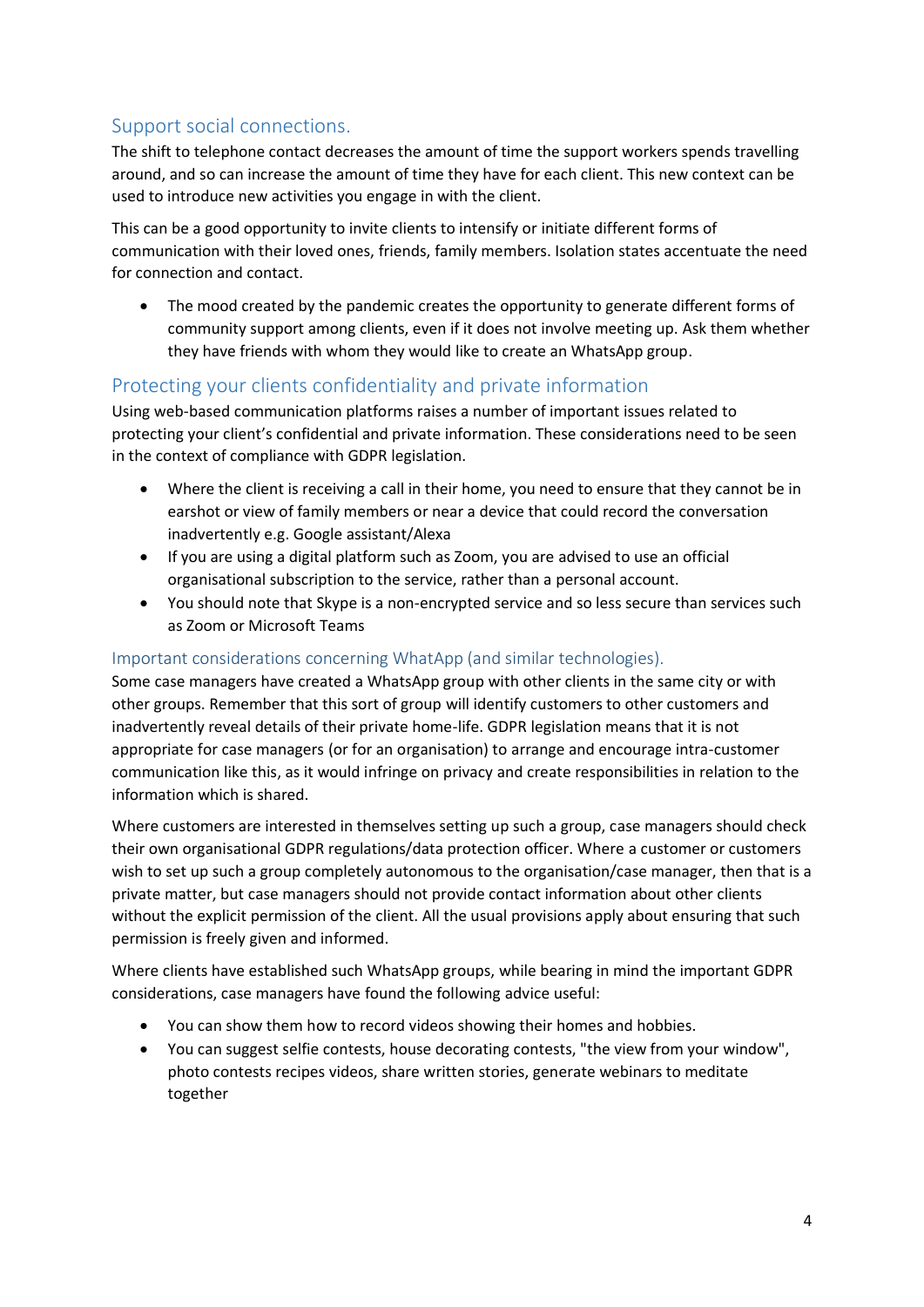#### Individual messages

While sending collective texts or message to all your clients has certain advantages, if you want to do this you must do so in a way that does not reveal the contact details of your clients to each other, as this would be a breach of their privacy under GDPR legislation.

If you have established such a system for individual messages you can use it to

- Send messages to combat COVID-19 fake news, share inspiring texts, songs or films shown on TV or YouTube.
- You can launch activities each morning at a certain time to generate dialogues. This way you will generate meeting habits.

#### Connection with oneself.

Spending so much time at home can be an opportunity to accomplish purposes. Read a book, complete physical exercise routines, cook new dishes, draw... Invite your clients to look for spaces where they can engage with themselves in activities in which their minds can flow.

- Sensitively promote an attitude of acceptance of the situation and of engagement with the present, accepting any feeling without fighting it, returning with kindness to be in the moment. This sums up the attitude of mindfulness therapies.
- If appropriate, you could discuss with your clients their feelings about what they are experiencing during the Covid-19 emergency and how there may be long-term lessons from even such an unwanted time. Transform negative into positive opportunity.
- Writing can be beneficial for some people as well as exercising emotional regulation and relaxation. You could suggest that they start a journal, and then they can read it if they want to when you call.
- You can provide soft physical exercises or yoga stretches (or other exercises your client or you may know)
- If someone doesn't read or has no books, could you call and read a chapter out loud to them? Then they can look forward to the next chapter when you call again.

### Help the client deal with the current crisis

- **Identification of strengths.** Our clients are survivors. Experience in dealing with catastrophes or traumatic situations such as living on the street offers a valuable experience to deal with this now. You can explore with your clients how did they face stressful situations in the past, what did they learn and how are they currently using or can use that knowledge. Engage with them as survival experts. Using the strategies they've used in the past to handle higher stress stages can be helpful. Stress management strategies are similar, even if the scenario is different. Such strategies can also be shared in the WhatsApp group.
- **Active listening**. It's normal to have feelings of loneliness, sadness, confusion, or fear. The most important thing is to be able to express the feelings and to lean on the team, family or friends. The call may be useful also to identify thoughts that may cause discomfort to your clients. Constantly thinking about the disease can cause symptoms to appear or to increase emotional discomfort. Once identified (you can suggest your clients to write them), simply accept them and share them. Active listening is the first therapeutic tool.
- **Wellness recovery action plan.** Use this opportunity to develop a wellness recovery action plan (WRAP). As part of developing the plan discuss what the client would like to the team to do if the client becomes ill. Does she/he have doctor or clinic they prefer? A family member to contact? Other people? How does the client want you to manage hospitalization if needed?